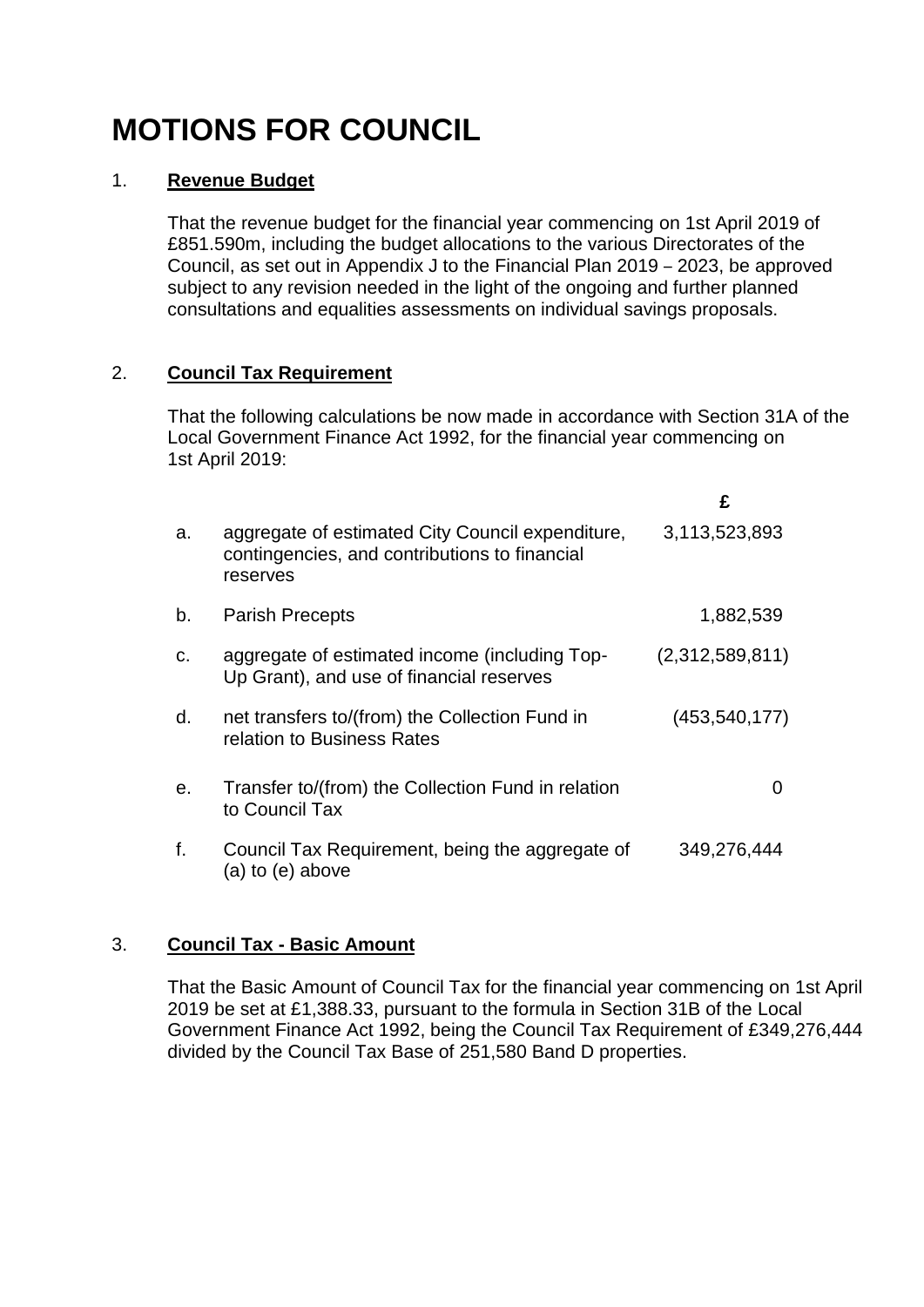### 4. **Council Tax – City Council and Parish Precepts**

(i) That the basic amount of Council Tax for City Council services for the financial year commencing on 1st April 2019 be set at £1,380.85 pursuant to the formula in Section 34(2) of the Local Government Finance Act 1992:

| а. | Basic Amount calculated under Section 31B<br><b>LESS</b> |           | 1,388.33 |
|----|----------------------------------------------------------|-----------|----------|
| b. | Parish precepts<br><b>DIVIDED BY</b>                     | 1,882,539 |          |
|    | <b>City Council Tax base</b>                             | 251,580   | 7.48     |
|    |                                                          |           | 1,380.85 |

- (ii) That, pursuant to Section 52ZB of the Local Government Finance Act 1992, the Basic Amount of Council Tax for City Council services is not excessive in relation to determining whether a referendum is required on the level of Council Tax.
- (iii) That the basic amount of Council Tax for New Frankley in Birmingham Parish for the financial year commencing on 1st April 2019 be set at £1,403.94 pursuant to the formula in Section 34(3) of the Local Government Finance Act 1992:

| a. | Basic Amount calculated under Section 34(2)<br><b>PLUS</b>            |        | 1,380.85 |
|----|-----------------------------------------------------------------------|--------|----------|
| b. | The New Frankley in Birmingham Parish<br>precept<br><b>DIVIDED BY</b> | 31,221 |          |
|    | The tax base for New Frankley in Birmingham<br>Parish                 | 1,352  | 23.09    |
|    |                                                                       |        | 1,403.94 |

(iv) That the basic amount of Council Tax for the Royal Sutton Coldfield Town Council for the financial year commencing on 1st April 2019 be set at £1,430.81 pursuant to the formula in Section 34(3) of the Local Government Finance Act 1992:

| a. | Basic Amount calculated under Section 34(2)<br><b>PLUS</b>                |           | 1,380.85 |
|----|---------------------------------------------------------------------------|-----------|----------|
| b. | The Royal Sutton Coldfield Parish Council<br>precept<br><b>DIVIDED BY</b> | 1,851,318 |          |
|    | The tax base for Royal Sutton Coldfield Town                              | 37,056    |          |
|    | Council                                                                   |           | 49.96    |
|    |                                                                           |           | 1,430.81 |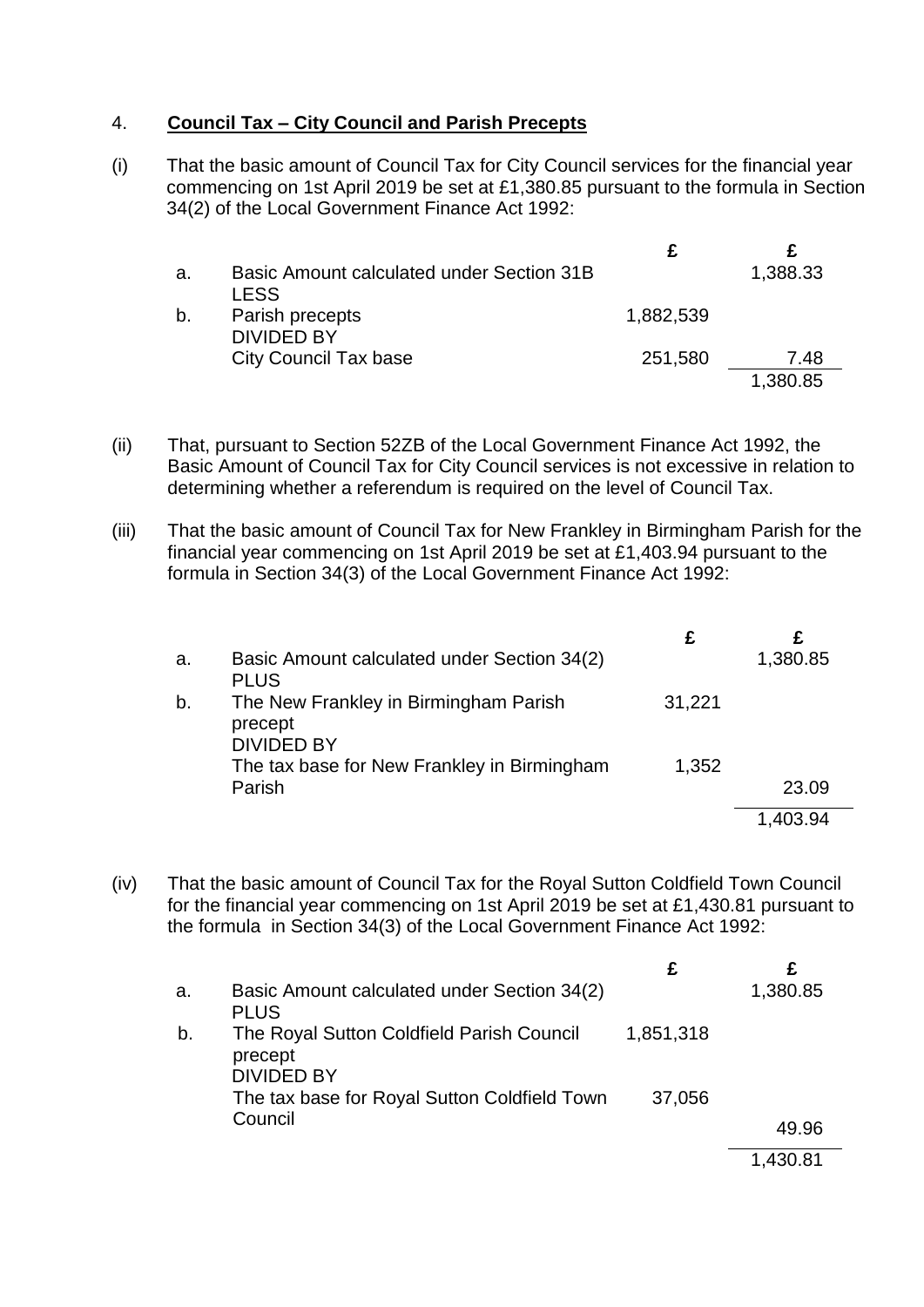## 5. **Council Tax - Total**

That, in accordance with Section 30 of the Local Government Finance Act 1992, the amounts of Council Tax set for the financial year commencing on 1st April 2019 for each category of dwelling listed within a particular valuation band, shall be calculated by adding:

- a. the amount given by multiplying the basic amount of Council Tax for the relevant area by the fraction whose numerator is the proportion applicable to dwellings listed in a particular valuation band, and whose denominator is the proportion applicable to dwellings listed in valuation Band D; to
- b. the amounts which are stated in the final precepts issued by the West Midlands Fire and Rescue Authority and the West Midlands Police and Crime Commissioner; and shall be:

| <b>Band</b> | <b>Council Tax</b><br>Areas without a<br><b>Parish Council</b><br>£ | <b>Council Tax</b><br><b>New Frankley in</b><br><b>Birmingham</b><br><b>Parish</b><br>£ | <b>Council Tax</b><br><b>Royal Sutton</b><br><b>Coldfield Town</b> |
|-------------|---------------------------------------------------------------------|-----------------------------------------------------------------------------------------|--------------------------------------------------------------------|
| A           | 1,062.67                                                            | 1,078.06                                                                                | 1,095.97                                                           |
| в           | 1,239.77                                                            | 1,257.73                                                                                | 1,278.63                                                           |
| С           | 1,416.88                                                            | 1,437.41                                                                                | 1,461.29                                                           |
| D           | 1,594.00                                                            | 1,617.09                                                                                | 1,643.96                                                           |
| Е           | 1,948.23                                                            | 1,976.45                                                                                | 2,009.29                                                           |
| F           | 2,302.44                                                            | 2,335.79                                                                                | 2,374.61                                                           |
| G           | 2,656.67                                                            | 2,695.15                                                                                | 2,739.93                                                           |
|             | 3,188.00                                                            | 3,234.18                                                                                | 3,287.92                                                           |
|             |                                                                     |                                                                                         |                                                                    |

# 6. **Capital Strategy and Programme and Treasury Management**

That the proposals, as set out in Appendices L - V of the Financial Plan 2019 – 2023, be approved for:

- a) Capital Programme
- b) Prudential Indicators
- c) Treasury Management
- d) Service and Commercial Investment Strategy
- and, as set out in Appendix I, for:
- e) Flexible Use of Capital Receipts Strategy

#### 7. **Pay Policy**

 That in fulfilment of the requirements of Sections 38 to 43 of the Localism Act 2011, the Pay Policy Statement, as set out in Appendix W, be approved.